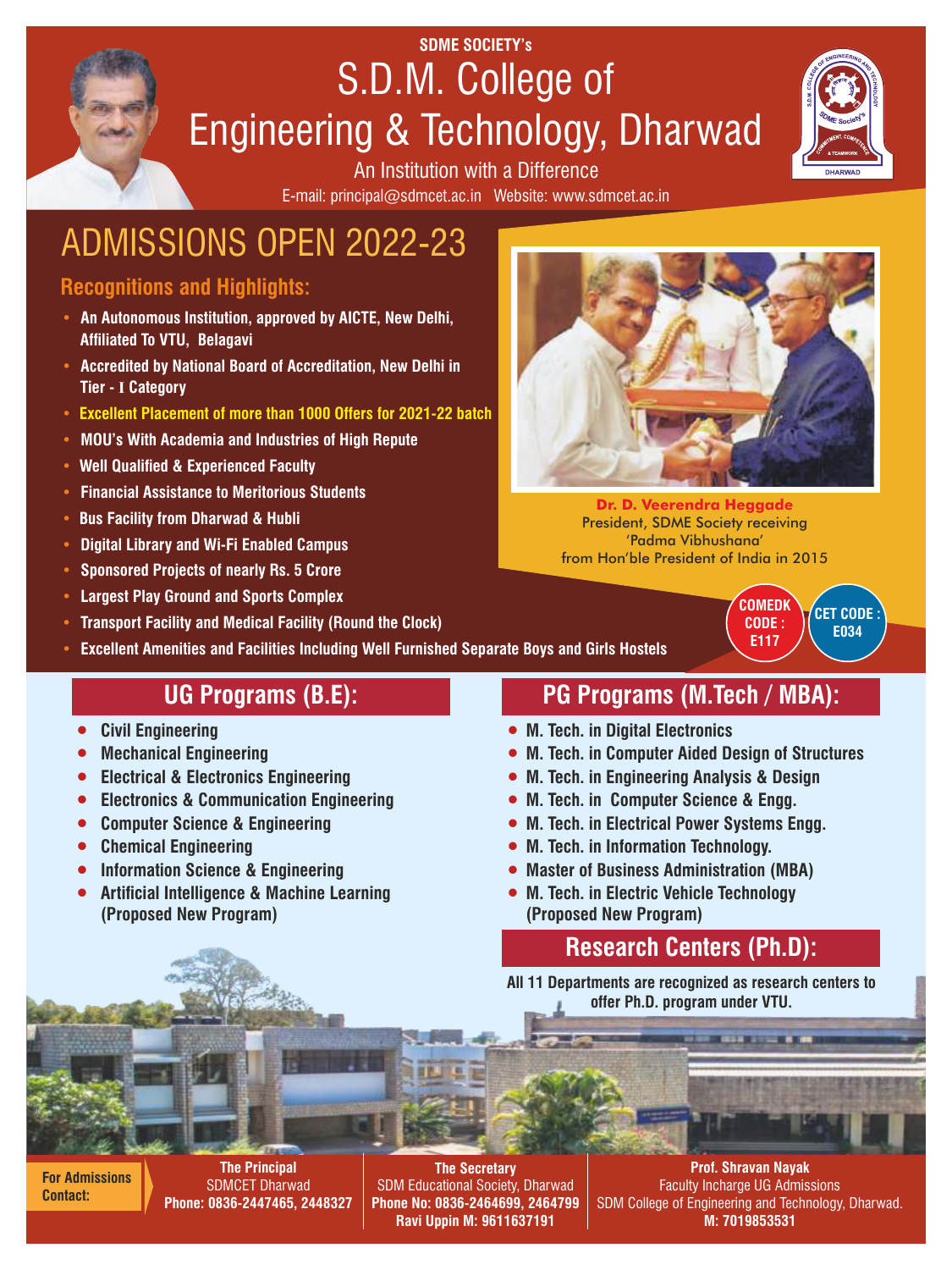

**Poojya Dr. D. Veerendra Heggade** President, SDME Society

#### **About the college**

SDM Educational Society ® is a Premier education organization functioning under the sacred aegis of Shri Kshetra Dharmasthala. Shri Kshetra Dharmasthalais not only a revered pilgrimage center of South India, but also a unique embodiment of Dharma wherein the caste, creed and faith of pilgrims are no bar. SDME society runs more than 45 premier academic and professional institutions spread across Karnataka under the able guidance of the distinguished President, Dr. D. VEERENDRA HEGGADE, Dharmadhikari of Shri Kshetra Dharmasthala.

Quality with a spirit of service guides all education endeavors of SDM educational society, it offers opportunities in the wide canvas encompassing primary to professional education that covers wide arena starting from Engineering, different streams of Medicine and Para-medicine, Management, Law, Commerce to General Education.

Shri Dharmasthala Manjunatheshwara College of Engineering and Technology, Dharwad was established in the year 1979 under the flagship of SDME SOCIETY and has grown into one of the nationally acclaimed premier Engineering Institutions of the country. The campus consists of a cluster of magnificent buildings imaginatively laid out and landscaped, that are spread across an undulating terrain of more than 69 acres. The Institution with its unique innovative practices and initiatives, dedicated and committed team of faculty and staff, robust curriculum and excellent infrastructure has received the academic autonomy by UGC New Delhi and VTU Belagavi. Our Institution has been participating in Unnat Bharat Abhiyan, a flagship program of Govt. of India where in activities like Technology Transfer/Environmental and Health Awareness Programs are being held in adopted villages.



**Dr. K. Gopinath** Principal, SDMCET, Dharwad

#### **An Institute with a difference**

- SDMCET stands one amongst the first 14 Engineering Institutions in Karnataka which are granted Autonomous status by VTU & UGC, New Delhi. The Institution is beneficiary of TEQIP Phase 1 & 2 programs which are World Bank funded.
- 1 The institution has 2 (f) and 12 (B) status of UGC act 1956 for receipt of UGC grants. SDMCET has many MoUs with industry and academia of high repute.
- 1 Bosch-Rexroth Centreof Excellence is housed at SDMCET to improve technical competence and employability of students.
- SDMCET startup cell has been functioning and 06 startups are incubated in the campus.
- Govt. of Karnataka sponsored New Age Incubation Center for IT (NAIN) under K-BITS is functioning.
- All the UG programs are accredited by NBA, New Delhi under Tier I.
- Nearly 200 well qualified & experienced faculty, drawn from Academia & Industry and more than 70 of them are with Ph.D.
- Innovative Teaching-Learning process with rich & varied learning resources & contextually relevant curricula.
- 1 Consistently ranked high amongst Private Engineering Colleges of the country.





Dr. Abdul Kalam visited our college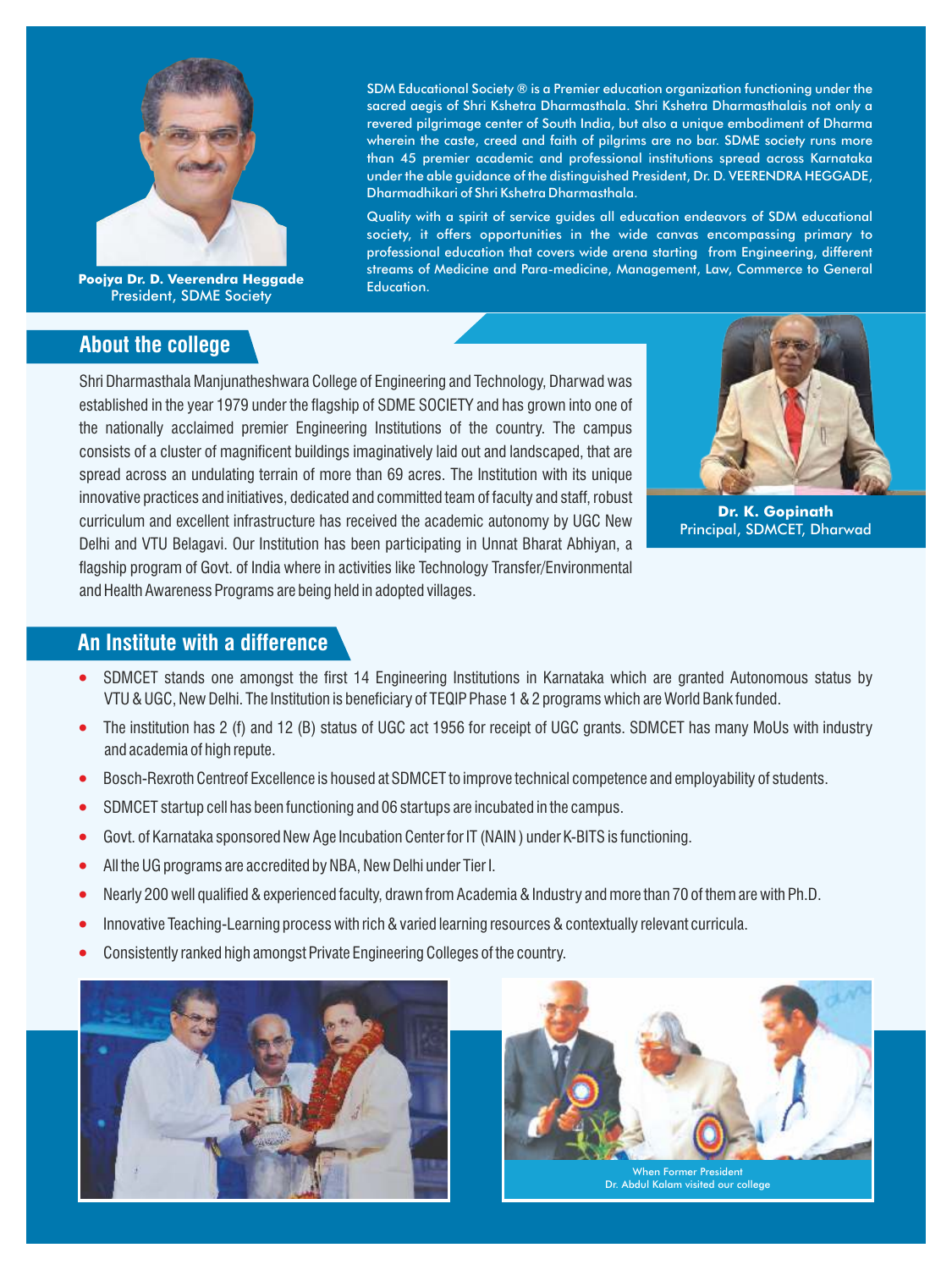### **AMENITIES & FACILITIES**

• Wi-Fi enabled campus • New age incubation centre • Lush green campus with abundant space • Guidance and counseling cell • State – of – the – art Library with 2500 sq.m floor area and a collection of over 60000 books & 8000 e-journals • Well-furnished hostels with a total capacity of 1500 single, double and triple occupancy for Boys & Girls separately • Fast food center and cafeteria • Bank, Post office & Co-operative stores • Transport (round the clock) • Health care & First-aid • Recreational Facility, Central Dining facility featuring North & South Indian menu • Indoor games & Multi-Gym Facility • Largest play Ground in the city • Prathama Vandita Shree Ganesha Prayer hall • Central computing facility • Financial assistance to meritorious students and several types of scholarships. • Auditorium with seating capacity of 600, Alumni Block with AC Seminar Hall of 200 capacity and 20 seater guest house • Several community service initiatives.

**Eligibility for admission to BE** : Candidate should have passed 12th Std. Examination with a minimum aggregate of 45% marks (40% in case of SC/ST/ OBC candidates of Karnataka state) in Physics, Mathematics and either of Chemistry or Biology or Bio-technology or Computer science or Electronics. The candidate should have appeared for KCET/COMEDK entrance test

**For PG Programs :** The candidates should have obtained 50% of aggregate minimum marks taken together in all the subjects for all the years of the Degree examination. (45% of Aggregate marks in all the subjects for all the years in the Degree examination in case of candidates belonging to SC,ST and Category- 1). The candidates should have appeared for Post Graduate Common Entrance Test conducted by KEA .







Computer Lab Computer Lab Computer Lab Clean & Well Maintained Mess



Transportation facility up to Hubballi **Well-furnished hostels** Lush green campus





Spacious Rooms Multi utility sports complex on its way… Encouragement to youngsters